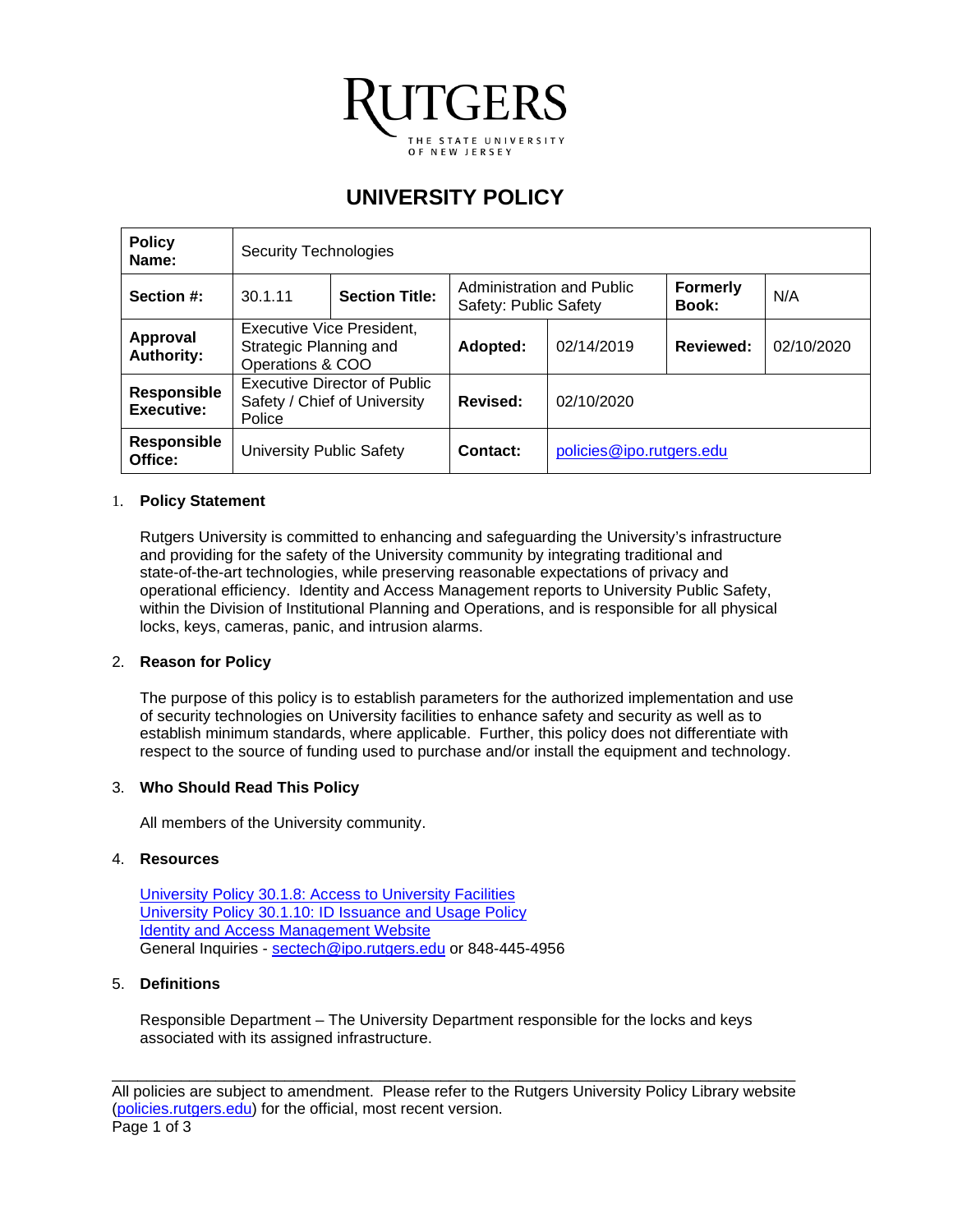# 6. **The Policy**

## **I. Introduction**

Rutgers University is committed to providing a safe environment through the use of state-of-the-art security features. Identity and Access Management is responsible for authorizing and coordinating the use of security technologies for safety and security purposes at the University.

All security technologies shall comport with the University's standards.

## **II. Locks and Keys**

In an educational institution there is a need to balance the accessibility and use of university facilities with the need to provide a safe and secure environment. Identity and Access Management provides locksmith services to owned and controlled buildings and property statewide.

- 1. All locks and keys are the exclusive property of Rutgers, The State University of New Jersey and will be issued to faculty, staff, and students based on an established need for access. See [University Policy 30.1.8:](https://policies.rutgers.edu/3018-currentpdf) Access to University [Facilities](https://policies.rutgers.edu/3018-currentpdf) for more information. Excluded from this section are those locks maintained individually by departments for furtherance of department specific ends (e.g. padlocks utilized by Recreation Centers and department specific file cabinets.)
- 2. University Public Safety must be able to access all facilities for emergency response purposes. Accordingly, no University department may place a lock on a University owned, operated, or controlled facility (interior or exterior) without the express permission of the Director of Identity and Access Management or his/her designee. Departments found to be in violation may be responsible for repair and/or replacement costs made necessary to afford access.
- 3. All residential facilities will be locked twenty-four hours a day, except when residents are moving in or out of the facility. All other facilities will be locked whenever possible, dependent on use and scheduling.
- 4. The University reserves its right to change locks and keys as needed.
- 5. All keys must be returned to the responsible department or Identity and Access Management upon termination of employment or enrollment.
- 6. Responsible departments will issue and track physical keys and maintain accurate access records. Access is issued in the strict trust that proper measures will be taken to ensure physical security of facilities.
- 7. Loss of keys and other access devices can result in great financial loss to the University and expose members of the University community to risk. Departments, units, and/or individuals may be held financially liable for losses incurred by the loss of University keys and other access devices including the cost of re-keying all locks compromised by the loss.

# **III. Cameras**

Rutgers University employs video security technologies such as closed circuit television (CCTV) and cameras to deter crime, enhance personal safety, protect property, and to assist the police in carrying out their public safety mission. These cameras remotely record activity on- and off- campus, may be subject to monitoring, and are used for investigative purposes during and after incidents that impact the community.

\_\_\_\_\_\_\_\_\_\_\_\_\_\_\_\_\_\_\_\_\_\_\_\_\_\_\_\_\_\_\_\_\_\_\_\_\_\_\_\_\_\_\_\_\_\_\_\_\_\_\_\_\_\_\_\_\_\_\_\_\_\_\_\_\_\_\_\_\_\_\_\_\_\_\_\_\_\_\_ All policies are subject to amendment. Please refer to the Rutgers University Policy Library website [\(policies.rutgers.edu\)](https://policies.rutgers.edu/) for the official, most recent version. Page 2 of 3